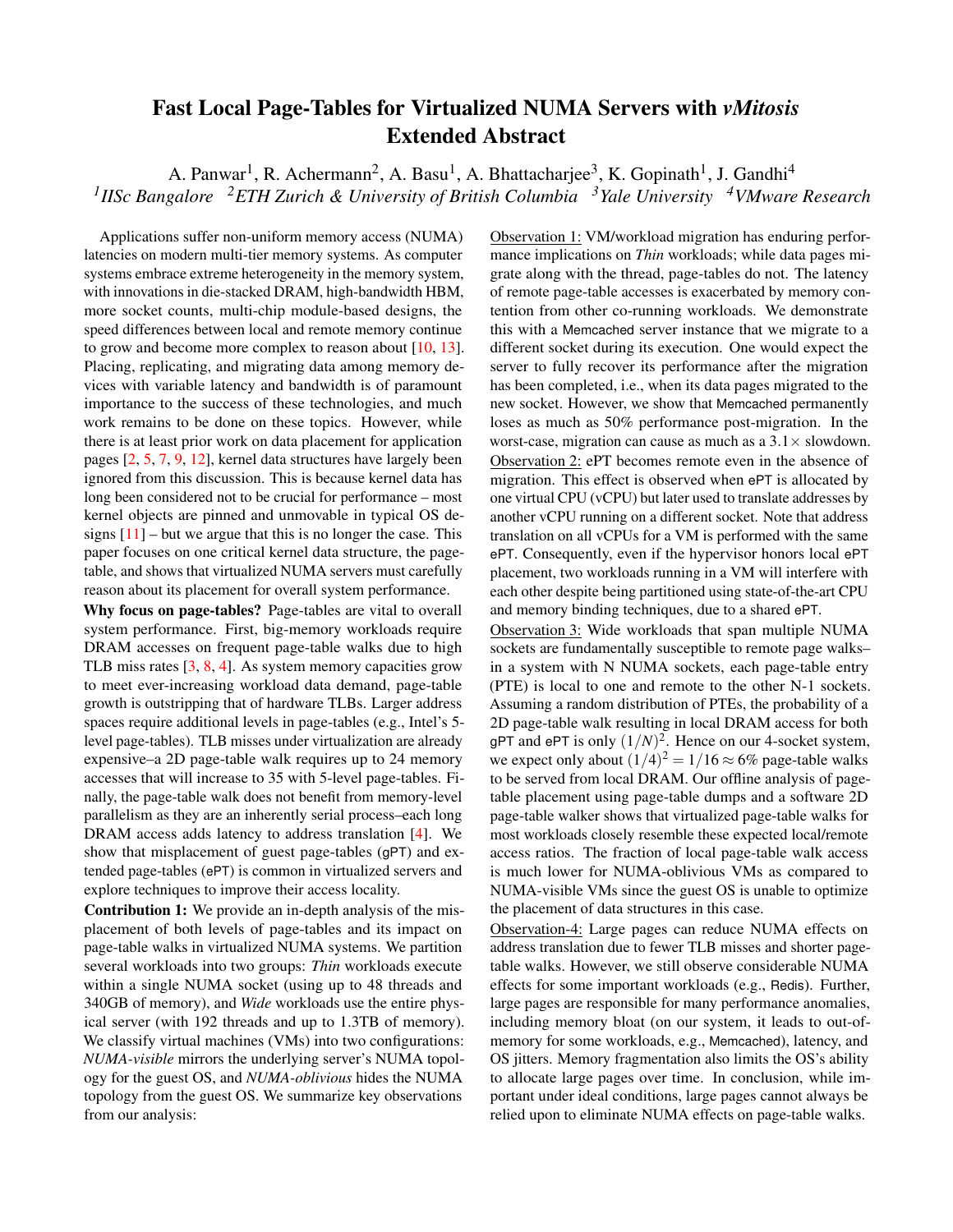Contribution 2: We design a system, *vMitosis*, that provides mechanisms and policies to mitigate NUMA effects on pagetable walks for VMs. Our design relies on migration and replication of page-tables to ensure that TLB misses are always served locally. In *vMitosis*, under the NUMA-visible configuration, the hypervisor and the guest OS independently deploy NUMA optimizations for their page-tables. For the NUMA-oblivious configuration, we propose two techniques to enable gPT replication. Our first technique is based on paravirtualization in which the hypervisor communicates NUMA topology to the guest OS. Our second technique that is fullyvirtualized implements gPT replication by reverse-engineering the physical server's NUMA topology in the guest OS.

Contribution 3: We provide an implementation of *vMitosis* in Linux/KVM. First, we integrate our gPT and ePT migration with the data-page migration mechanism (AutoNUMA [\[6\]](#page-2-11)). Second, we implement replication of ePT for VMs spanning multiple NUMA sockets. And, to enable gPT replication in the NUMA-visible configuration, we leverage the open-source Mitosis implementation [\[1\]](#page-2-12). Third, we implement the two NUMA-oblivious techniques for gPT replication: *1)* a hypercall API that the guest uses to allocate and manage the gPT in co-operation with the hypervisor. *2)* a tool to reverse engineer the NUMA topology using online measurements of core-tocore communication latency. The discovered NUMA topology by *vMitosis* exactly mirrors the physical server topology. Using this tool, we can implement NUMA optimizations inside a NUMA-oblivious VM without any hypervisor support.

Closely Related Work: Our previous work, *Mitosis*, showed the importance of page-table placement on *bare-metal* NUMA machines [\[1\]](#page-2-12). We earlier showed how remote page-table walks impact performance and proposed replication of page-tables to mitigate NUMA effects on address translation for *native* execution. In contrast, *vMitosis* introduces incremental migration of page-tables instead of replication-based migration in *Mitosis* to have a robust design. Moreover, *vMitosis* introduces two new techniques to support NUMA-oblivious configurations (not supported by *Mitosis*) that serves as the basis of placing kernel data structures in heterogeneous memory systems. [Ta](#page-1-0)[ble 1](#page-1-0) shows that *vMitosis* is the first system to support NUMA optimizations for 2D page-tables in virtualized environments. Challenges: Our design and implementation are non-trivial due to the following challenges. First, the NUMA topology required for replication is not always available under virtualization (e.g., in the NUMA-oblivious configuration). Second,

<span id="page-1-0"></span>

| <b>System</b>  | <b>Guest Page-Tables</b> |             | <b>Extended Page-Tables</b> |             |
|----------------|--------------------------|-------------|-----------------------------|-------------|
|                | Migration                | Replication | Migration                   | Replication |
| Linux/KVM      | Nο                       | Nο          | No                          | No          |
| <b>Mitosis</b> | via Replication*         | Yes*        | No                          | No          |
| vMitosis       | Yes                      | Yes         | Yes                         | Yes         |

**Table 1: NUMA support for page-tables in current systems. (\*) Replication is possible in Mitosis only if the server's NUMA topology is exposed to the guest OS.**

<span id="page-1-1"></span>

**Figure 1: Normalized runtime with and without** *vMitosis***. Table at the top represents the fraction of page-table entries local to different sockets involved in the execution of Memcached.**

PTEs contain physical addresses of next level page-table or data pages that make a bit-by-bit copy (like data pages) infeasible and require the construction of a new page-table that points to the destination NUMA socket. Finally, the access and dirty bits updated by the hardware in both gPT and ePT must be consistent when multiple copies of the page-table exist.

Contribution 4: Finally, we present a comprehensive evaluation of *vMitosis* on a recent Intel Cascade Lake 4-socket NUMA server with 1.5TB RAM running Linux with KVM hypervisor as the baseline system. [Figure 1](#page-1-1) provides a summary of the results showing the normalized runtime of *vMitosis* over the baseline. We include the average over all workloads with Memcached as a representative workload. The table at the top shows the fraction of page-table walk accesses serviced from local DRAM for different sockets for Memcached. Under *Thin* workloads, threads run on socket-1 (post-migration) while gPT and ePT remain on socket-0. This leads to all-remote pagetable accesses. In this case, *vMitosis* provides  $2.41 \times$  speedup for Memcached and  $1.8 - 3.1 \times$  overall (2.34 $\times$  on average). For the *Wide* workloads, threads running on all sockets experience remote DRAM accesses during a 2D page-table walk, only a small fraction are local. We obtain a  $1.16\times$  speedup for Memcached and  $1.06-1.6\times$  overall (1.34 $\times$  on average).

Why ASPLOS? *vMitosis* explores various migration and replication strategies for two-dimensional page-tables on virtualized NUMA servers to eliminate high latency page walk accesses. Therefore, our system design interacts with computer architecture, operating systems and virtualization. We believe it fits well in ASPLOS due to its multi-disciplinary research focus, and our discussions on the impact of kernel object's access latency will be interesting for the community.

Long Term Impact: We show that current OSes are missing NUMA optimizations for performance-critical dynamic kernel data-structures. The placement of frequently-accessed kernel data-structures in virtualized OSes, as demonstrated by pagetables, is important as technology trends continue to move towards heterogeneity and tiered memory systems. Our work is going to be released in a commercial hypervisor and would be open-sourced for Linux/KVM.